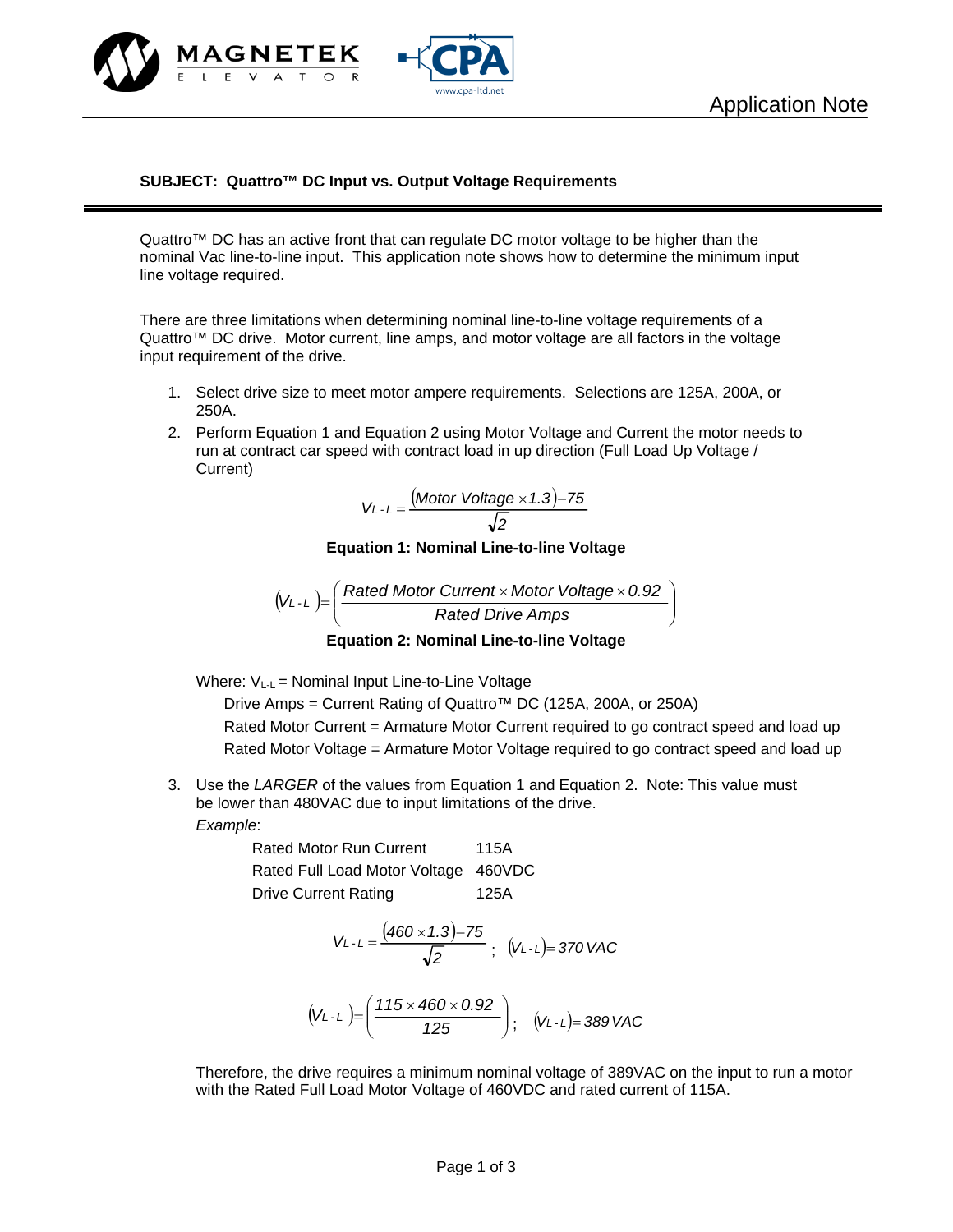

Below are three graphical representations of what each drive size is capable of producing in relationship to Rated Motor Current and commonly supplied nominal line-to-line VAC input to drive.



**Figure 1: 125A Application Guide** 



**Figure 2: 200A Application Guide**